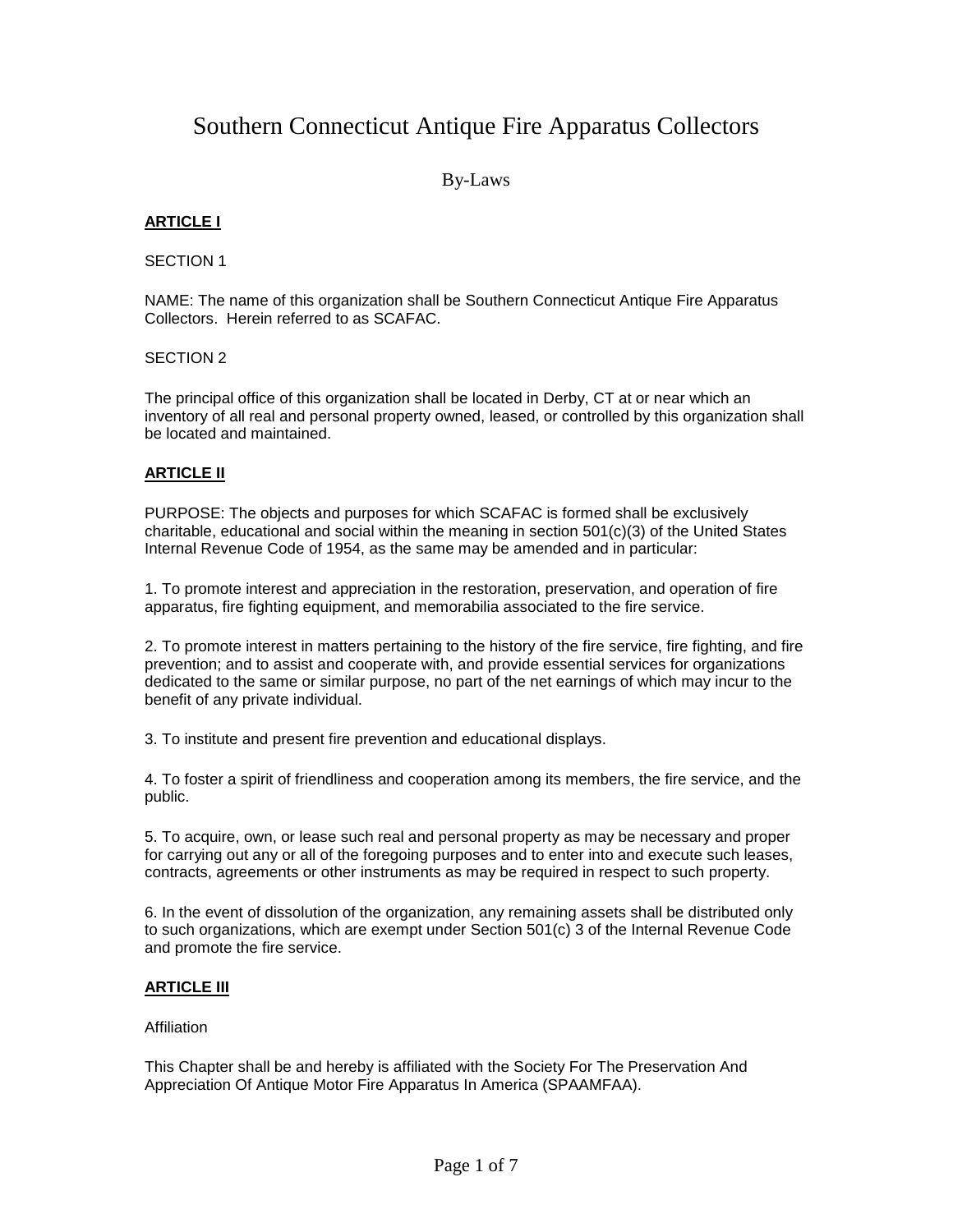This Chapter is subject to the Constitution and By-Laws of SPAAMFAA insofar as they prescribe the functions of Regional Chapters and are not in conflict with the By-Laws herein.

# **ARTICLE IV**

MEMBERS: Membership shall be of three classifications:

Active, Affiliate, and Honorary Membership.

# SECTION 1.

Active Memberships shall be either an individual or family of good moral character (for these purposes a family shall consist of the immediate family members residing at the same place of residence) who shall pay the required annual dues. An Active Member is entitled to a single vote (regardless of the total number for a family membership). All members voting shall have attained the age of 18. Active Members shall be eligible to hold office, attend and vote at meetings, and should participate in meetings, parades and other functions of the organization whenever possible.

# SECTION 2

Affiliate Memberships shall be any fire department or other organization interested in antique fire apparatus, as defined by SPAAMFAA. Affiliate Members shall pay the required annual dues. Affiliate Members shall not be eligible to hold office but may attend meetings, parades and other functions of the organization. An Affiliate Member is entitled to a single vote to be cast by a representative of the affiliate group.

#### SECTION 3

Honorary Membership shall be comprised of certain individuals who by virtue of their position, could advise and counsel the organization. Acceptance to this category shall be by two-thirds majority vote of all voting members present at a regular meeting. Honorary Members are exempt from paying dues. Honorary Members shall not be eligible to hold office but may attend meetings, parades and other functions of the organization. They may serve on committees, but shall not chair committees and are not eligible to vote at business meetings.

#### SECTION 4

New members shall be admitted in the following manner: At each regular meeting the name(s) of the applicant(s) may be proposed by a voting member. Applicants will be required to submit a Membership Application Form of the type which is in use at the time of application, along with one years dues. A simple majority vote of all voting members present at a regular meeting shall be necessary for election to membership.

#### SECTION 5.

Only Active Members and one representative from an Affiliate Membership in good standing who have their dues paid in full and are not in arrears shall be entitled to vote at any membership meeting or November officer elections.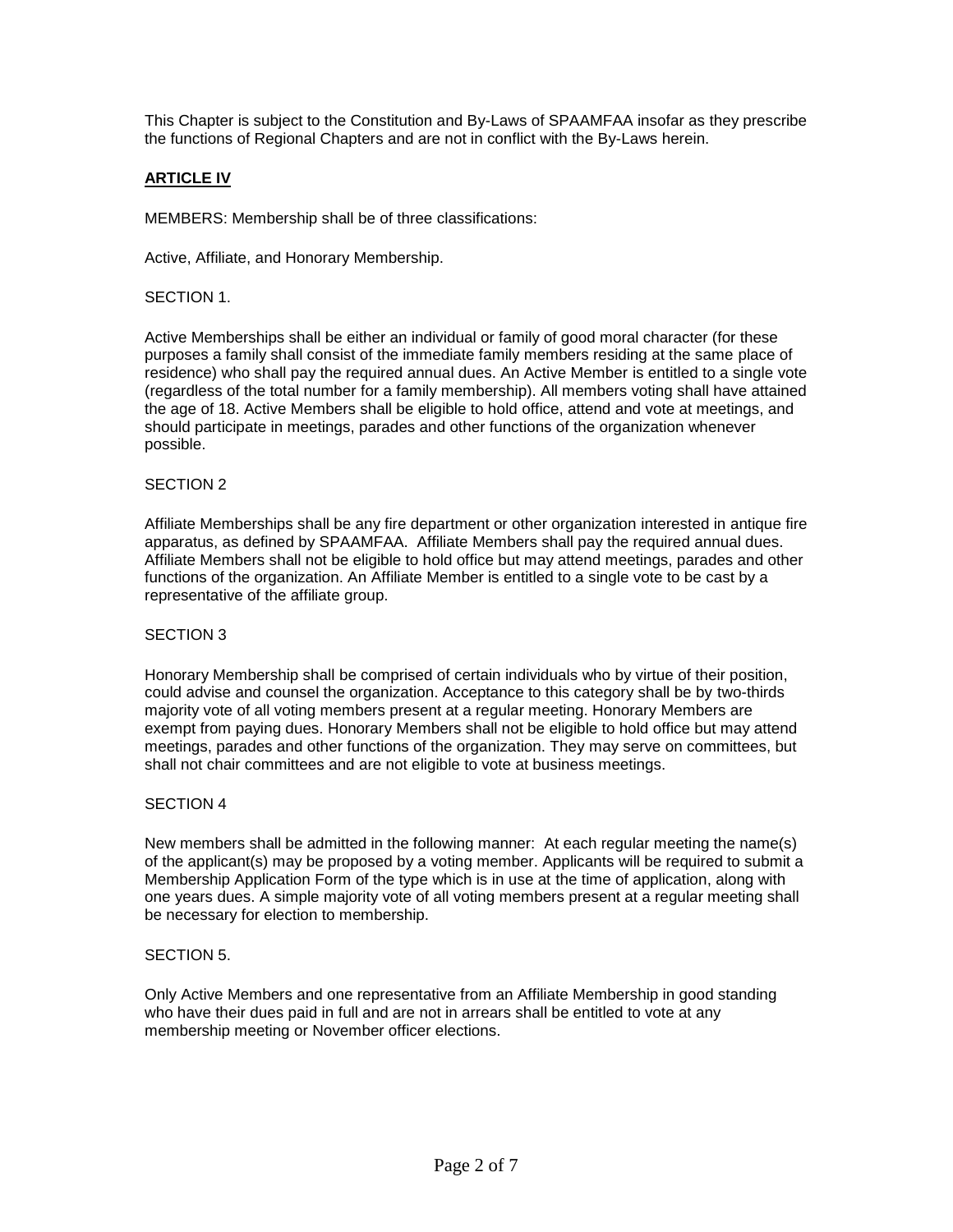# **ARTICLE V**

Dues and Assessments

SECTION 1. The annual dues for Active and Affiliate Members shall be determined annually at the regular November meeting and shall be payable on or before the date of January 31 of the following year.

SECTION 2. Memberships shall be terminated if dues are not received by the March meeting of each year.

SECTION 3. Dues paid after October 1 will count as paid for the following calendar year.

# **ARTICLE VI**

QUORUM: Simple majority of all voting members present at a regular meeting shall constitute a quorum.

# **ARTICLE VII**

#### SECTION 1.

OFFICERS: The officers of the organization shall be comprised of a President, Vice-President, Secretary, Treasurer and three (3) Trustees. Officers shall be elected by a majority vote of all voting members present at the regular meeting in the month of November. The officers shall assume office at the January meeting following elections and serve a term of one (1) year. A vacancy in any office may be filled at any regular meeting by a majority vote of all voting members present, for the balance of the present term. A member must be in good standing a minimum of twelve (12) months and a member of SPAAMFAA prior to nomination to office. Any officer found either to be failing to discharge their duties or to act in the best interest of the organization may be impeached by a two-thirds vote of all voting members present at a regular meeting (by ballot or voice vote). At the discretion of the above elected officers, any Active Member may be asked to serve as a Corresponding Secretary or Newsletter Editor.

SECTION 2. No member of this organization shall hold more than one elective office at the same time except as otherwise provided in these By-Laws.

SECTION 3. The nominating committee "WILL NOT" accept any method of voting other than voting members present at the regular November meeting.

#### **ARTICLE VIII**

DUTIES OF OFFICERS:

The President shall preside at all regular and special meetings and shall appoint all committees, enforce the observance of the By-Laws and install newly elected officers, trustees and members.

The Vice-President shall assist the President in any way that he/she may direct; and in the absence of the President shall preside and do all acts incumbent on the President to perform. The Vice-President shall perform the duties of the Treasurer in the absence of the Treasurer.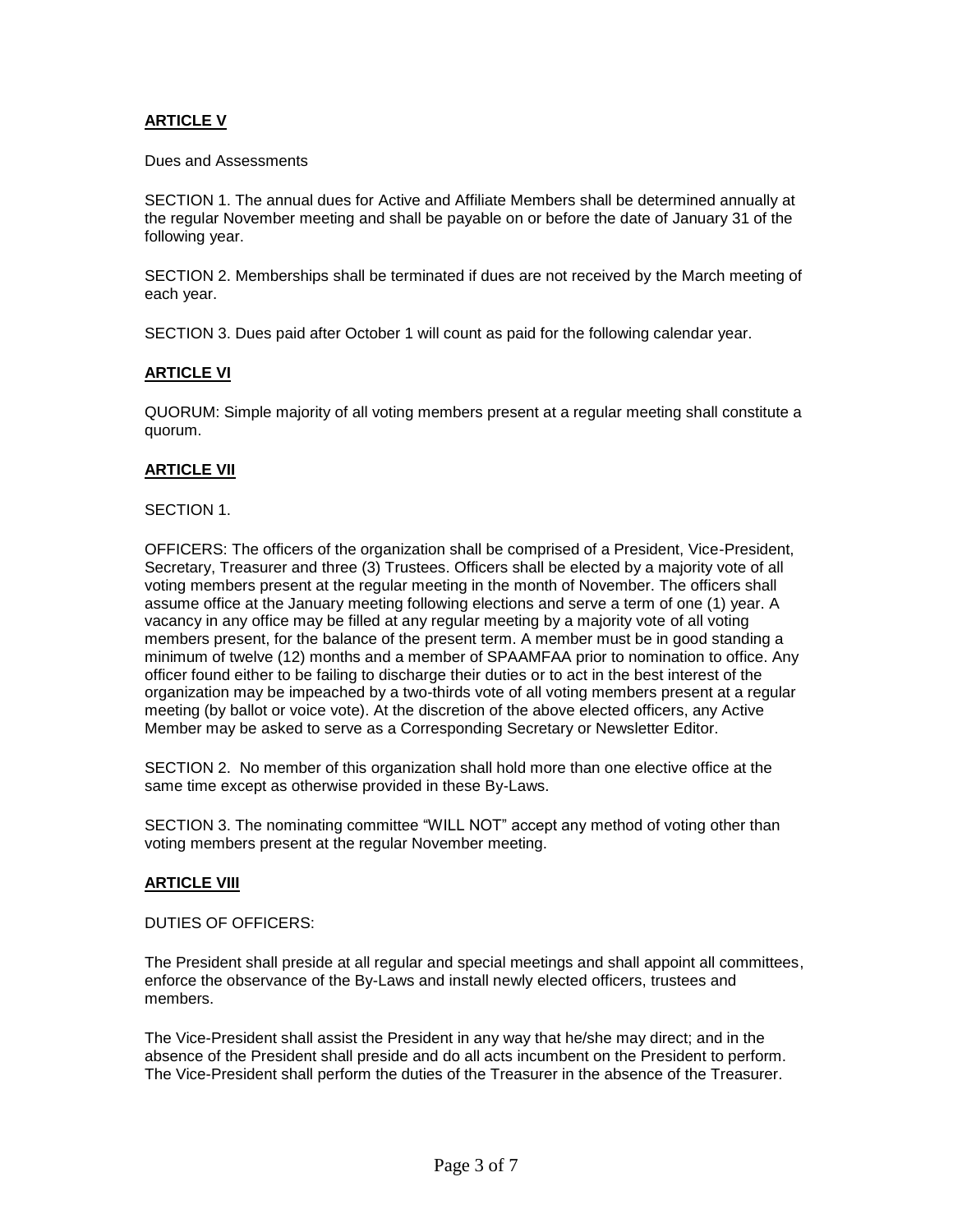The Secretary shall keep minutes of all regular and special meetings and shall attend to such correspondence as may be required or directed. The Secretary shall keep at all times a complete and accurate list of all members entitled by the By-Laws to vote which may be inspected by any member, for any proper reason, at any reasonable time. When it is anticipated that a two-thirds majority vote of all voting members present at a regular meeting will be required, the Secretary will be required to give written notice to all voting members via minutes of the meeting in which such action was proposed.

The Treasurer shall receive all dues, fees, assessments and donations; may pay all organization debts up to one hundred fifty (150) dollars without formal consent of the membership in open meeting, and pay all other debts that have been approved by membership in open meeting. The Treasurer shall keep accurate record of all receipts and disbursements and present a report at each regular meeting showing the balance on hand. The Treasurer shall be required to surrender all financial books and records of the organization upon request of the Audit Committee. As soon as practical after elections, the treasurer be bonded by the state of Connecticut.

The Trustees shall oversee the coordination of meetings, musters, parades, and management of apparatus that may be owned by the organization. The trustees shall also be responsible to audit the treasury books on an annual basis and hold the responsibility of dissolution.

# **ARTICLE VIX**

**Committees** 

SECTION 1

All committees shall be appointed by the President.

#### SECTION 2.

Each committee may consist of at least three (3) members; one of whom shall be Chairman, and all of whom shall be appointed by the President. The President shall serve, at his discretion, as an ex-officio member of all committees. The committee chairman shall be directly responsible to the President and shall give a committee report at each regular meeting. No committee shall involve the organization in any commitment whatsoever until so authorized by a two-thirds vote in the affirmative of the voting membership present at a regular meeting.

#### SECTION 3

Standing Committee Recommendations:

| Membership:      | Shall review all applications for membership and investigate<br>same as to validity and recommend approval or disapproval to<br>the general membership at a regular meeting. |
|------------------|------------------------------------------------------------------------------------------------------------------------------------------------------------------------------|
| Sunshine:        | Shall report on the health and welfare of any organization<br>member and respond appropriately.                                                                              |
| Muster & Parade: | Shall be responsible for planning and coordination of musters,<br>parades and shows.                                                                                         |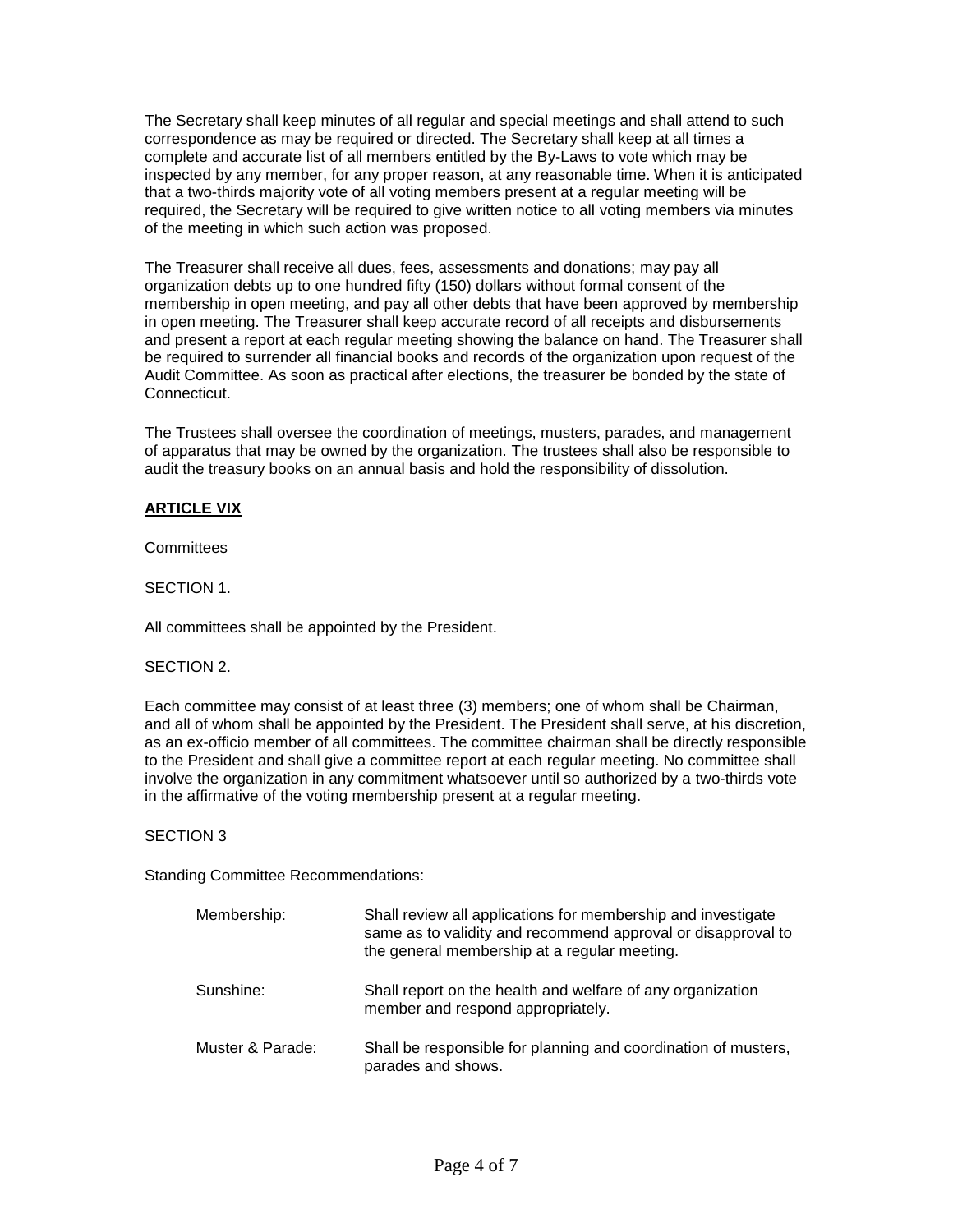Newsletter: Shall be in charge of preparing and disseminating quarterly newsletters to the membership, either electronically or by mail.

# **ARTICLE X**

MEETINGS:

SECTION 1.

Regular meetings shall be held on the third Wednesday of each month at (7:00) P.M. Special meetings may be called by the President or in his absence or inability to serve by the Vice President.

SECTION 2

Order of Business:

- 1) Pledge of Allegiance
- 2) Roll Call
- 3) Introduction of host representative
- 4) Approval of the minutes of the previous meeting
- 5) Treasurer's Report
- 6) Reports of committees
- 7) Unfinished Business
- 8) New Business
- 9) Reading of communications
- 10) Good & Welfare
- 11) Presentation of guests / speakers
- 12) Adjournment

#### SECTION 3

The latest version of Roberts Rules of Order shall decide all questions not covered by this constitution and By-Laws

#### **ARTICLE XI**

**Elections** 

#### SECTION 1.

In August of each year, the President will appoint a Nominating Committee to nominate candidates for the November election. Nominations will be announced at the October meeting and voting will take place at the November meeting.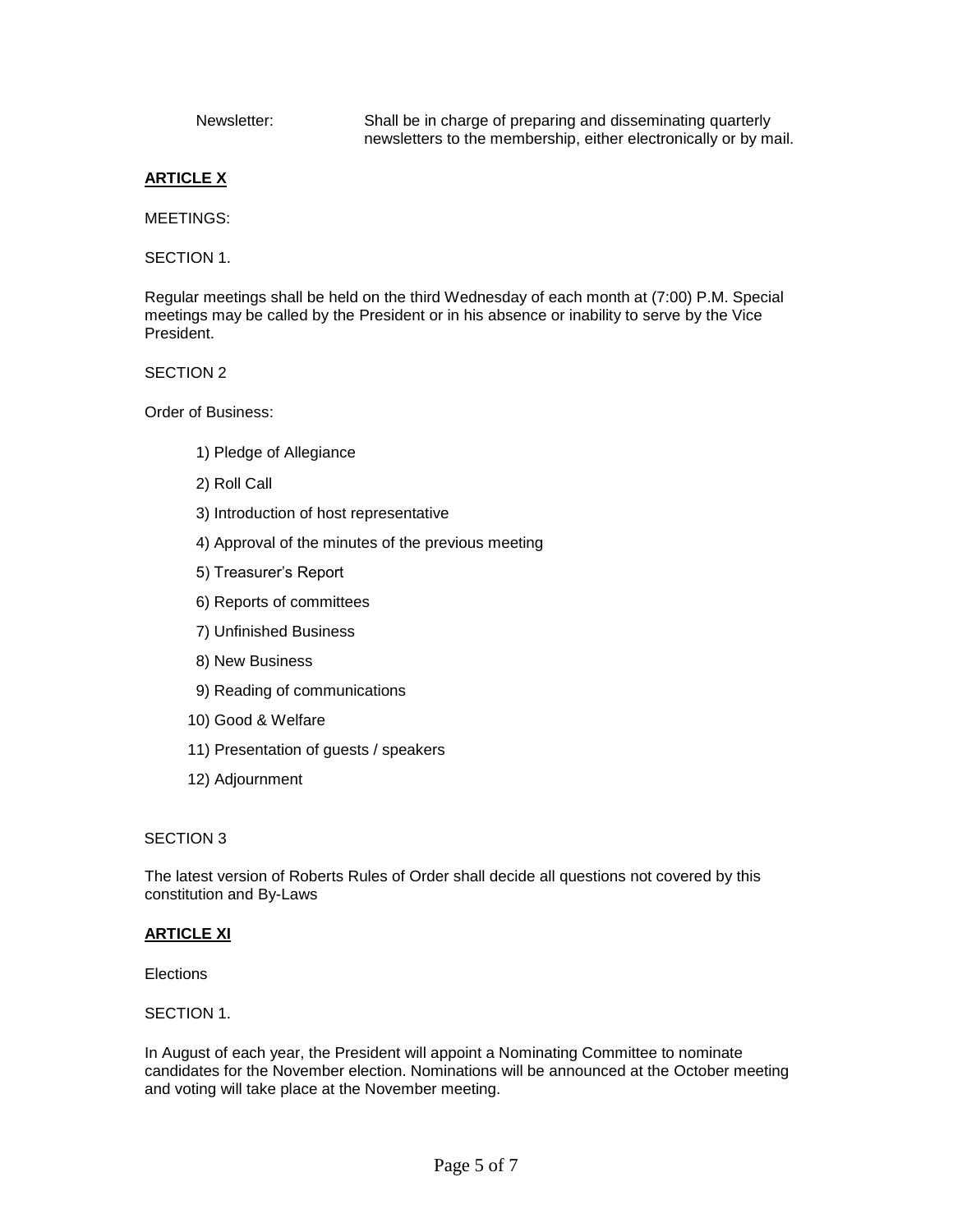# SECTION 2.

There will be no mass nomination of existing officers. All Candidates of any office must be nominated by the Nominating Committee.

#### SECTION 3.

The Trustees will be limited to 3 years in office, on a rotating basis. One member will be changed every year.

# **ARTICLE XII**

#### AMENDMENTS:

Amendments to the By-Laws may be presented in writing at any regular meeting but shall not be voted on until the next regular meeting, after the proposed change is posted for all members to review. A two-thirds majority vote of all voting members present at a regular meeting shall be necessary for adoption.

The By-Laws of this organization shall be reviewed at least once every five (5) years by a committee appointed by the President.

#### **ARTICLE XIII**

Suspension and Expulsion

SECTION 1. Intoxication of a member of the organization while in the line of march, while driving or riding on apparatus shall be sufficient cause for dismissal of such member from the organization.

SECTION 2. Any member may be expelled or suspended for cause by a majority vote of the officers for failure to abide by the By-Laws or any regulations of the organization, for failure to fulfill the duties of a member or officer, for conduct detrimental to the best interests of the organization, or for other good and sufficient cause. Removal shall proceed as follows:

(a) A petition stating the charge shall be filed with the Secretary.

(b) A hearing shall be held by the Officers and the Secretary shall notify the member at least seven (7) days prior to the hearing.

(c) The petitioners shall present their case first, the member shall be heard by the Officers second, and the vote shall then be taken. Two thirds of those voting shall be necessary to expel or suspend a member.

(d) Should the member whose expulsion is being considered be the Secretary, the Treasurer shall receive and distribute the petition. Should said member be the President, the Vice President shall preside during the proceedings.

SECTION 3. This Article shall not apply to members dropped from the rolls for non-payment of dues or assessments.

SECTION 4. A member expelled shall not be eligible for reinstatement.